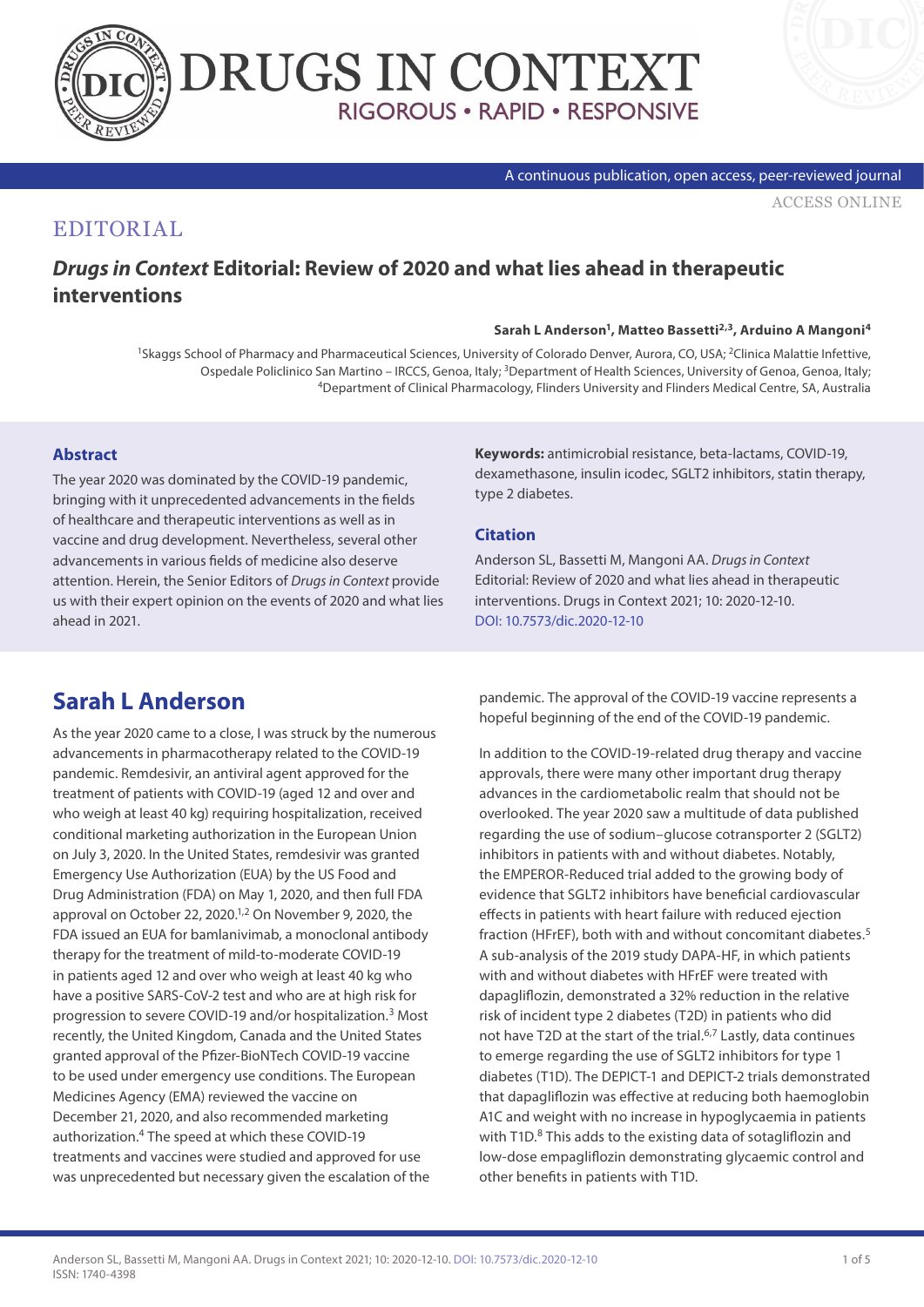Other notable advances in cardiometabolic drug therapy in 2020 include the new drug approval of bempedoic acid for cholesterol lowering in patients intolerant to statins and the new indication of recurrent stroke prevention for ticagrelor. Bempedoic acid, an adenosine triphosphate-citrate lyase inhibitor, was approved by the EMA on January 31, 2020, and by the FDA on February 24, 2020, as an adjunct to maximally tolerated statin therapy in patients with established atherosclerotic cardiovascular disease or heterozygous familiar hypercholesterolaemia. Bempedoic acid exhibits little to no propensity for causing myalgias, which will likely influence its role in therapy as described in future cholesterol quidelines.<sup>9</sup> Data from the THALES trial led to the expanded indication of ticagrelor for the prevention of recurrent stroke. The THALES trial demonstrated that, in patients with acute ischaemic stroke or transient ischaemic attack, ticagrelor 90 mg orally daily plus aspirin significantly reduced the rate of composite stroke and death compared to aspirin monotherapy.<sup>10</sup>

As we look forward to 2021, items of interest include the anticipation of data regarding COVID-19 vaccine durability – it is currently unknown how many months of efficacy and protection the vaccine provides. Outside of COVID-19 therapeutics, the recent approval of inclisiran, a small interfering RNA, by the EMA for use in combination with maximally tolerated statin therapy in patients unable to achieve lipid targets, will influence how we treat hypercholesterolaemia.<sup>11</sup> The development of a onceweekly basal insulin injection (insulin icodec) for patients with T2D is also of great interest for clinicians who care for patients with T2D as this could revolutionize insulin therapy and insulin adherence.12 We will undoubtedly continue to see emerging data related to COVID-19 therapeutics but I anticipate that progress with therapeutics in the cardiometabolic realm will also continue to advance.

## **Matteo Bassetti**

Without any doubt, the infectious diseases scenario in 2020 has been dominated by the COVID-19 pandemic. Besides the unfortunately large diffusion of the virus and the related overwhelming burden in terms of morbidity and mortality worldwide, the indirect effects of the pandemic on the societal and economic levels are also of major concern, putting some highly affected areas at risk of unacceptable increases in poverty and unemployment.13,14 On the positive side, the pandemic has highlighted the resilience of science and impressive collaborative efforts around the world have allowed an unprecedented speed in achieving pivotal research milestones. Among others, (i) the genome of SARS-CoV-2 was rapidly sequenced and shared publicly upon diffusion of the virus in China;<sup>15</sup> (ii) randomized controlled trials have been conducted in record time and have provided high-level evidence for guiding (or discouraging) different treatments within months from SARS-CoV-2 appearance;16 and (iii) the development of vaccines has been advanced up to completing rigorous, large phase III randomized trials in less

than 1 year and vaccination campaigns have already started in several countries.17 In summary, there is much hope that a great reduction in the heavy burden posed by COVID-19 on humankind will be observed within 2021. Should this hope be confirmed, this last year may have provided a crucial lesson that must be extrapolated to contexts other than COVID-19, for example, to antimicrobial resistance. In this regard, several novel antibiotics active against difficult-to-treat Gram-negative bacteria have recently obtained approval by the FDA and the EMA.18 The quest for an optimal treatment of infections caused by such perilous organisms has been very long (and, in part, is still ongoing). For example, it has taken several years to renew the availability of beta-lactams or beta-lactam/beta-lactamase inhibitor combinations active against carbapenem-resistant Gram-negative bacteria.<sup>19</sup> This is no longer acceptable and the great collaborative efforts made for COVID-19 research should pave the way to similar concerted efforts to better and more rapidly tackle antimicrobial resistance. We should do this now more than ever, since the disruptive effects of COVID-19 also touched on established infection control and antimicrobial stewardship initiatives aimed at reducing the spread of resistant bacteria.<sup>20</sup> When it comes to antimicrobial resistance in the COVID-19 era, we may have taken a perilous step backward — we now need to take a giant step forward.

# **Arduino A Mangoni**

Whilst 2020 was primarily characterized by the conduct of studies investigating the effects of anti-viral and immunomodulatory strategies in patients with COVID-19, significant advances have also been made in the management of several chronic disease states, including cardiovascular disease, chronic kidney disease and diabetes. Despite the early identification of the mechanisms involved in the transmission and pathogenesis of SARS-CoV-2, intervention studies have failed to demonstrate the tangible effects of repurposed antiviral agents, i.e. hydroxychloroquine, remdesivir, lopinavir and interferon-β1a, on clinical outcomes in patients with COVID-19.21–23 Concerningly, these studies have largely excluded older patients with different degrees of co-morbidity, polypharmacy and frailty — the group with the highest risk of infection and adverse outcomes.<sup>24</sup> The only agent that has shown significant beneficial effects in COVID-19, the corticosteroid dexamethasone, acts primarily by suppressing the excessive inflammatory response in the lung and other organs, namely the cytokine storm, in patients with the more severe forms of the disease.<sup>25</sup> Notably, in the landmark study of dexamethasone by the RECOVERY collaborative group, 15–22% of participants were aged 70–79 years and 2–35% were aged ≥80 years across the different treatment arms. The relatively high prevalence of common disease states in old age in this study, particularly diabetes (22–25%), heart disease (16–34%) and lung disease (11–23%), further facilitates the generalizability of the findings.<sup>26</sup> Pending the development and the distribution of safe and effective vaccines, further efforts are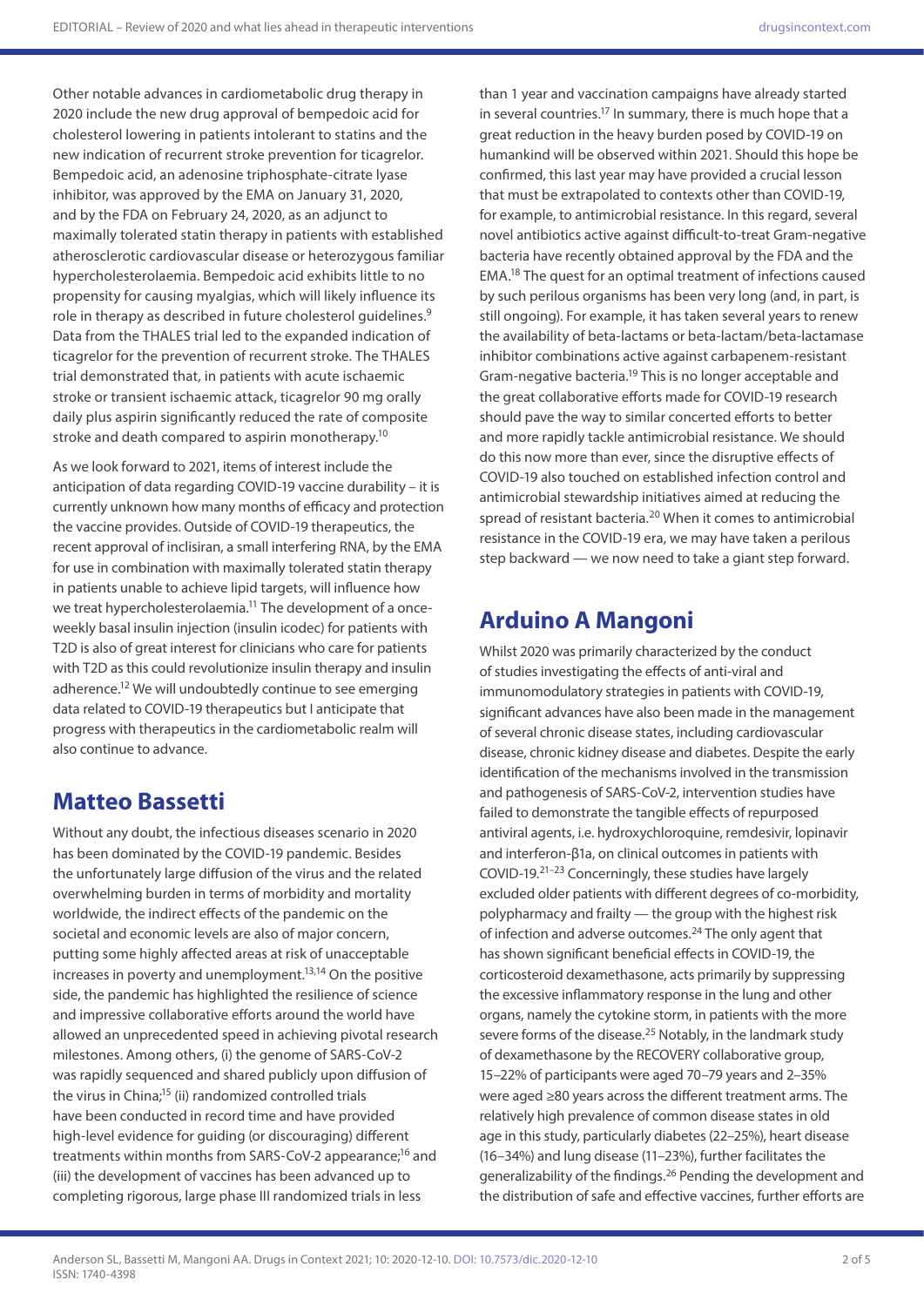expected in the identification of pharmacological treatments to suppress viral replication and/or prevent the significant alterations in immune response and coagulation observed in COVID-19.25,27 The study of combinations of available agents, targeting different pathophysiological pathways, might also lead to better management strategies. In this context, machine learning, a subset of artificial intelligence, might assist with the identification of patient characteristics or patient groups that are associated with better outcomes with specific treatments, thereby playing a key role in the design of further intervention trials.28

The therapeutic applications of SGLT2 inhibitors, a relatively new class of oral antidiabetic agents, are likely to expand following the results of two randomized controlled trials. In 4,304 patients with chronic kidney disease, with or without T2D, dapagliflozin treatment was associated with a significant reduction in the primary outcome, a composite of decline (≥50%) in glomerular filtration rate, end-stage renal disease, or death from renal or cardiovascular causes *versus* placebo (HR 0.61, 95% CI 0.51–0.72; *P*<0.001).29 In 3,730 patients with heart failure and an ejection fraction ≤40%, empagliflozin treatment was associated with a significant reduction in the primary outcome, namely a composite of cardiovascular death or hospitalization for worsening heart failure, when compared to placebo (HR 0.75, 95% CI 0.65–0.86; *P*<0.001). The effect was consistent regardless of the presence of diabetes.<sup>5</sup> The described reno-protective and cardio-protective effects of SGLT2 inhibitors, albeit promising, require additional confirmatory studies in different patient populations. Experimental and human studies are also needed to identify the mechanisms responsible for the observed beneficial effects of this class of drugs. In patients with T2D and chronic kidney disease, an additional therapeutic option is likely represented by the non-steroidal selective mineralocorticoid receptor antagonist finerenone. In a study of 5,734 patients with T2D, microalbuminuria, chronic kidney disease and diabetic retinopathy, treatment with finerenone was associated with a significant reduction in kidney failure or death from renal causes (HR 0.82, 95% CI 0.73–0.93; *P*=0.001).30 Further insights into the effects of finerenone in patients with T2D and milder degrees of chronic kidney disease are expected after the completion of another study, the Finerenone in Reducing Cardiovascular Mortality and Morbidity in Diabetic Kidney Disease (FIGARO-CKD) trial.31

In the field of heart failure, important developments have occurred with regard to a novel class of inotropes, the cardiac myosin activators.32 Omecamtiv mecarbil, the first agent of this class, significantly reduced, albeit modestly, a first heart failure event or cardiovascular death *versus* placebo in 8,256 patients with HFrEF (HR 0.92, 95% CI 0.86-0.99; *P*=0.03).<sup>32</sup> The promising role of myosin as a drug target in cardiovascular disorders is further supported by the recent evidence of efficacy with mavacamten, a cardiac myosin ATPase inhibitor that reduces cardiac contractility, improving myocardial energetics.<sup>33</sup> In 251 patients with hypertrophic cardiomyopathy, treatment

with mavacamten was more likely to be associated with a significant improvement in peak oxygen consumption, with or without symptoms of heart failure, *versus* placebo (difference +19.5%, 95% CI 8.7–30.1; *P*=0005).34

Another study published in 2020 is likely to influence the management of atrial fibrillation, a common arrhythmia in the older population.<sup>35</sup> In this group, clinicians often face the challenges of balancing the therapeutic effects of anticoagulant treatment, i.e. stroke prevention, with the inherent risk of bleeding. A possible strategy in this group is the use of lower than recommended doses of anticoagulants to achieve a more favourable risk-to-benefit ratio. A total of 984 Japanese patients aged ≥80 years with non-valvular atrial fibrillation were randomized to placebo or edoxaban 15 mg daily. The usual recommended dose of edoxaban, a direct oral anticoagulant, is 60 mg daily (30 mg daily in the presence of renal impairment).36 When compared to placebo, low-dose edoxaban treatment was associated with a significant reduction in the risk of stroke and systemic embolism (HR 0.34, 95% CI 0.19–0.61; *P*<0.001) and a non-significant increase in the risk of major bleeding (HR 1.87, 95% CI 0.90–3.89; *P*=0.09).35 Pending further studies in different ethnic groups, low-dose anticoagulant treatment might represent a safe and effective strategy for the management of atrial fibrillation in the older patient. A modification in the administration of available therapies might also be useful in other disease states, for example, diabetes. A reduced frequency of basal insulin injections, from once daily to once weekly, might further enhance treatment adherence. In a phase II study of 247 subjects with T2D, treatment with insulin icodec, a recently developed once-weekly insulin, caused similar reductions in glycated haemoglobin and hypoglycaemic events when compared to once-daily insulin glargine.12 Phase III studies are now warranted to investigate the long-term effects of once-weekly insulin administration on glycaemic control and the micro-vascular and macro-vascular complications in patients with T2D.

Significant developments have also been made in the search for effective treatment strategies to reduce cardiovascular risk by targeting the excessive inflammatory burden observed in atherosclerosis. In 5,522 patients with chronic coronary disease, treatment with the marketed anti-inflammatory drug colchicine significantly reduced a composite endpoint of cardiovascular death, myocardial infarction, ischaemic stroke or coronary revascularization when compared to placebo (HR 0.69, 95% CI 0.57–0.83; *P*<0.001).37 Pending additional studies, the repurposing of colchicine for cardiovascular prevention might represent a safe and relatively inexpensive strategy with significant public health benefits, given the global burden of atherosclerotic cardiovascular disease.

In 2021, further pharmacotherapeutic advances are likely to occur in the cardiovascular field, particularly regarding the potential use of SGLT2 inhibitors in atherosclerotic cardiovascular disease and the repurposing of available anti-inflammatory drugs other than colchicine for cardiovascular risk management.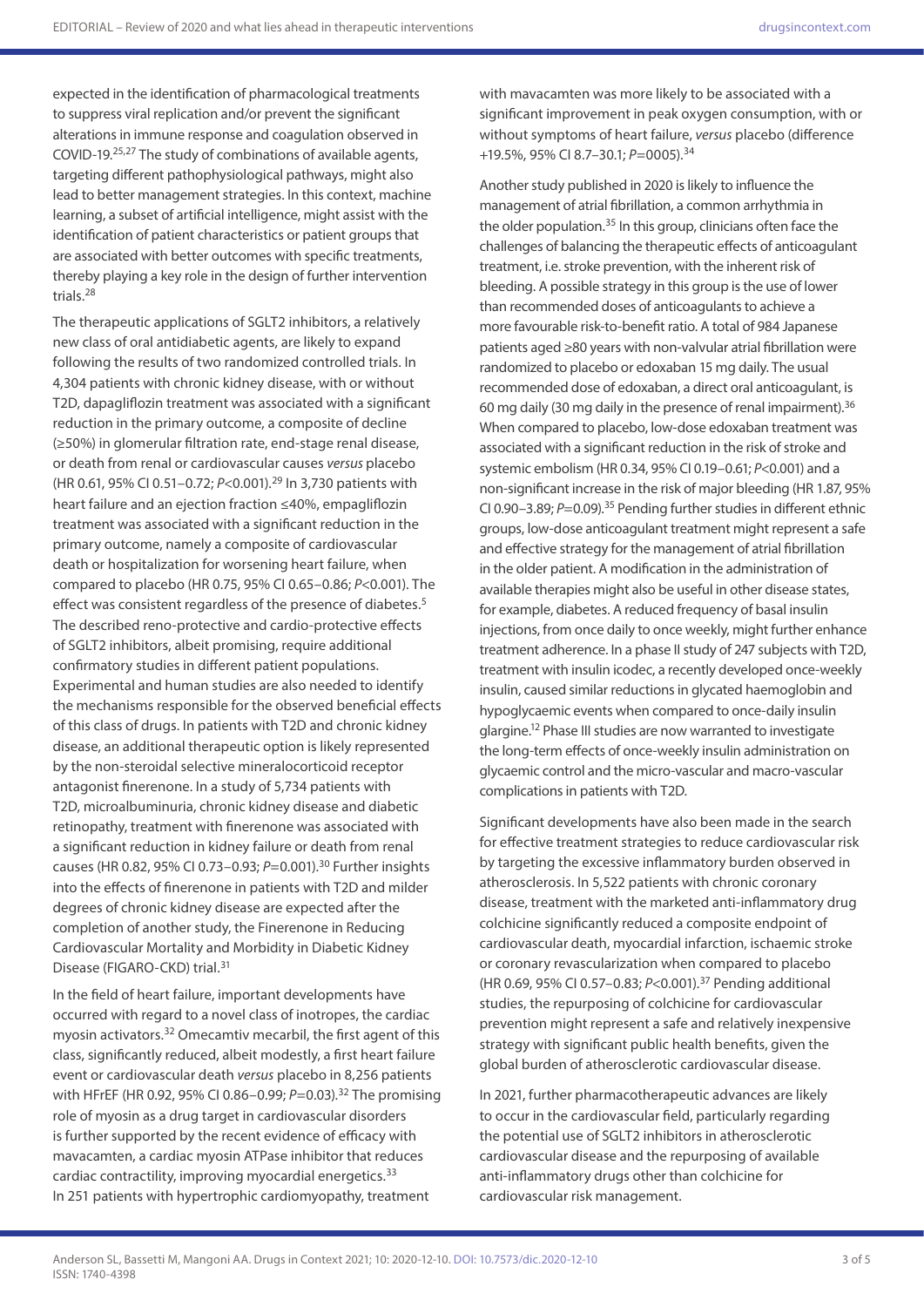**Contributions:** All authors contributed equally to the preparation of this review. All named authors meet the International Committee of Medical Journal Editors (ICMJE) criteria for authorship for this article, take responsibility for the integrity of the work as a whole, and have given their approval for this version to be published.

**Disclosure and potential conflicts of interest:** The authors declare that they have no conflicts of interest relevant to this manuscript. The International Committee of Medical Journal Editors (ICMJE) Potential Conflicts of Interests form for the authors is available for download at: <https://www.drugsincontext.com/wp-content/uploads/2021/01/dic.2020-12-10-COI.pdf>

#### **Acknowledgements:** None.

**Funding declaration:** There was no funding associated with the preparation of this article.

**Copyright:** Copyright © 2021 Anderson SL, Bassetti M, Mangoni AA. [https://doi.org/10.7573/dic.2020-12-10.](https://doi.org/10.7573/dic.2020-12-10) Published by *Drugs in Context* under Creative Commons License Deed CC BY NC ND 4.0 which allows anyone to copy, distribute, and transmit the article provided it is properly attributed in the manner specified below. No commercial use without permission.

**Correct attribution:** Copyright © 2021 Anderson SL, Bassetti M, Mangoni AA. Published by *Drugs in Context* under Creative Commons License Deed CC BY NC ND 4.0.

**Article URL:** <https://www.drugsincontext.com/drugs-in-context-editorial:-review-of-2020-and-what-lies-ahead-in-therapeutic-interventions>

**Correspondence:** Rosanna Gonzalez-McQuire, BioExcel Publishing Ltd, London, UK. [rosanna.gonzalez-mcquire@drugsincontext.com](mailto:rosanna.gonzalez-mcquire@drugsincontext.com)

**Provenance:** Submitted; externally peer reviewed.

**Submitted:** 16 December 2020; **Accepted:** 5 January 2021; **Publication date:** 22 January 2021.

*Drugs in Context* is published by BioExcel Publishing Ltd. Registered office: Plaza Building, Lee High Road, London, England, SE13 5PT.

BioExcel Publishing Limited is registered in England Number 10038393. VAT GB 252 7720 07.

For all manuscript and submissions enquiries, contact the Editorial office [editorial@drugsincontext.com](mailto:editorial@drugsincontext.com)

For all permissions, rights and reprints, contact David Hughes [david.hughes@bioexcelpublishing.com](mailto:david.hughes@bioexcelpublishing.com)

## **References**

- 1. European Medicines Agency: EMA/197268/2020 Veklury (remdesivir) [https://www.ema.europa.eu/en/documents/overview/](https://www.ema.europa.eu/en/documents/overview/veklury-epar-medicine-overview_en.pdf) [veklury-epar-medicine-overview\\_en.pdf.](https://www.ema.europa.eu/en/documents/overview/veklury-epar-medicine-overview_en.pdf) Accessed December 2020.
- 2. US Food and Drug Administration. FDA Approves First Treatment for COVID-19 [Press release] (October 22, 2020). <https://www.fda.gov/news-events/press-announcements/fda-approves-first-treatment-covid-19>. Accessed December 2020.
- 3. US Food and Drug Administration. Coronavirus (COVID-19) Update: FDA Authorizes Monoclonal Antibody for Treatment of COVID-19 [Press release] (November 9, 2020). [https://www.fda.gov/news-events/press-announcements/coronavirus-covid-19](https://www.fda.gov/news-events/press-announcements/coronavirus-covid-19-update-fda-authorizes-monoclonal-antibody-treatment-covid-19) [update-fda-authorizes-monoclonal-antibody-treatment-covid-19.](https://www.fda.gov/news-events/press-announcements/coronavirus-covid-19-update-fda-authorizes-monoclonal-antibody-treatment-covid-19) Accessed December 2020.
- 4. European Medicines Agency. Update on assessment of the BioNTech and Pfizer BNT162b2 vaccine marketing authorisation application [Press release] (December 15 2020). [https://www.ema.europa.eu/en/news/update-assessment-biontech-pfizer](https://www.ema.europa.eu/en/news/update-assessment-biontech-pfizer-bnt162b2-vaccine-marketing-authorisation-application)[bnt162b2-vaccine-marketing-authorisation-application](https://www.ema.europa.eu/en/news/update-assessment-biontech-pfizer-bnt162b2-vaccine-marketing-authorisation-application). Accessed December 2020.
- 5. Packer M, Anker SD, Butler J, et al. Cardiovascular and renal outcomes with empagliflozin in heart failure. *N Engl J Med.* 2020;383(15):1413–1424.<https://doi.org/10.1056/NEJMoa2022190>
- 6. McMurray JJV, Solomon SD, Inzucchi SE, et al. Dapagliflozin in patients with heart failure and reduced ejection fraction. *N Engl J Med.* 2019;381(21):1995–2008.<https://doi.org/10.1056/NEJMoa1911303>
- 7. Inzucchi SE, Docherty K, Kober L, et al. ADA Presidents' Select Abstract: Effect of Dapagliflozin on the incidence of diabetes: a prespecified exploratory analysis from DAPA-HF. In: American Diabetes Association 80th Scientific Sessions; June 12–16, 2020; virtual. Abstract 271-OR.
- 8. Philip M, Mathieu C, Lind M, et al. Long-term efficacy and safety of dapagliflozin in patients with inadequately controlled type 1 diabetes: pooled 52-week outcomes from the DEPICT-1 and -2 studies. *Diabetes Obes Metab.* 2021;23:549–560. <https://doi.org/10.1111/dom.14248>
- 9. Marrs JC, Anderson SL. *Drugs Context.* 2020;9:2020-6-5. <https://doi.org/10.7573/dic.2020-6-5>
- 10. Johnston SC, Amarenco P, Denison H, et al. Ticagrelor and aspirin or aspirin alone in acute ischemic stroke or TIA. *N Engl J Med.* 2020;383(3):207–217. <https://doi.org/10.1056/NEJMoa1916870>
- 11. tctMD.com. Inclisiran approved in Europe for lowering LDL cholesterol (December 11, 2020). [https://www.tctmd.com/news/inclisiran-approved-europe-lowering-ldl-cholesterol.](https://www.tctmd.com/news/inclisiran-approved-europe-lowering-ldl-cholesterol) Accessed December 2020.
- 12. Rosenstock J, Bajaj HS, Janez A, et al. Once-weekly insulin for Type 2 diabetes without previous insulin treatment. *N Engl J Med.* 2020;383(22):2107–2116.<https://doi.org/10.1056/NEJMoa2022474>